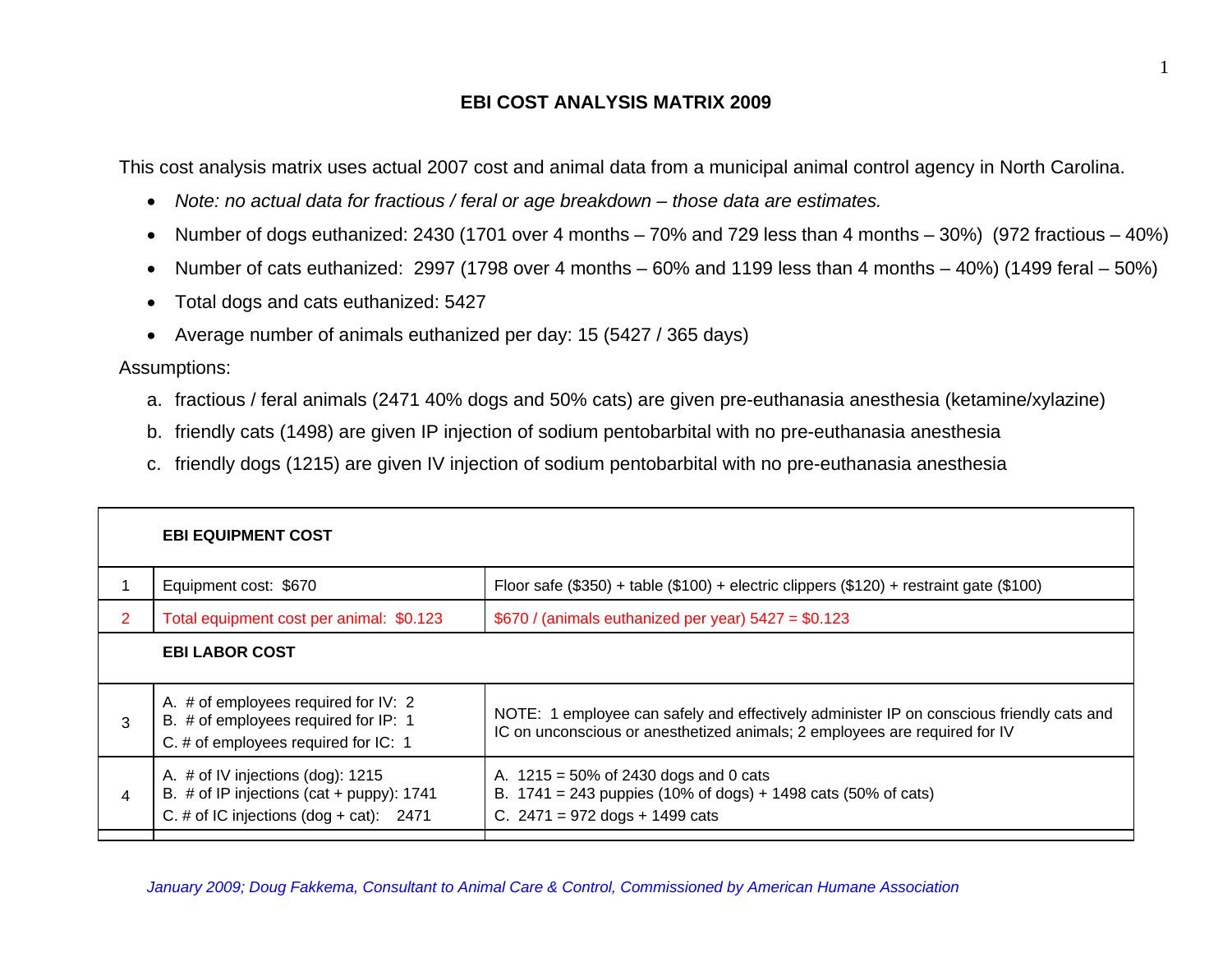| 5  | Average time to euthanize: 5 minutes<br>average         | Transport to euthanasia room + preparation (including IM injection of pre-euthanasia<br>anesthesia as needed) + scanning for microchip + injection + verification of death + removal<br>of carcass + record keeping.                         |
|----|---------------------------------------------------------|----------------------------------------------------------------------------------------------------------------------------------------------------------------------------------------------------------------------------------------------|
|    |                                                         | NOTE: average time for IP (friendly cats, puppies and kittens) is typically less than 5<br>minutes; average time for IV is sometimes longer than 5 minutes.                                                                                  |
|    |                                                         | Considering an average of 15 animals per day, a typical scenario will involve multiple<br>activities happening concurrently such as animals going under pre-euthanasia anesthesia in<br>a quiet area while another animal is being injected. |
| 6  | Total time to euthanize: 75 minutes                     | # of animals per day (15) $\times$ average time to euthanize (5 minutes)                                                                                                                                                                     |
| 7  | Hourly labor cost per worker: \$13.57                   | Hourly wage: \$10.44 + 30% fringe: \$3.13 = \$13.57                                                                                                                                                                                          |
| 8  | 5-minute labor cost per worker: \$1.13                  | Hourly labor cost: $$13.57 / 60$ minutes = \$0.226 X 5 minutes = \$1.13                                                                                                                                                                      |
| 9  | IV labor cost: \$2.26                                   | 5-minute labor cost: $$1.13 \times 2$ employees = \$2.26                                                                                                                                                                                     |
| 10 | IP and IC labor cost: \$1.13                            | 5-minute labor cost: $$1.13$ X 1 employee = $$1.13$                                                                                                                                                                                          |
| 11 | Total annual IV labor cost: \$2746                      | IV labor cost: \$2.26 X 1215 = \$2746                                                                                                                                                                                                        |
| 12 | Total annual IP & IC labor cost: \$4759                 | IP and IC labor cost: \$1.13 X 1741 (IP) + 2471 (IC) = 4212 X \$1.13 = \$4759                                                                                                                                                                |
| 13 | Total annual labor cost for IV, IC & IP: \$7505         | Labor cost IP & IC + IV = $$2746 + $4759 = $7505$                                                                                                                                                                                            |
| 14 | Total labor cost per animal: \$1.38                     | Total annual labor cost / # of animals euthanized: $$7504 / 5427$ animals = \$1.38                                                                                                                                                           |
|    | <b>EBI SUPPLY COST</b>                                  |                                                                                                                                                                                                                                              |
| 15 | Sodium pentobarbital cost per 250 ml bottle:<br>\$46.00 |                                                                                                                                                                                                                                              |
| 16 | Cost per ml (cc): \$0.184                               | Cost of bottle $(\$46.00) \div 250$ ml                                                                                                                                                                                                       |
| 17 | Average IV dose (dog): 5 ml                             | 50-pound dog average                                                                                                                                                                                                                         |
| 18 | Sodium pentobarbital cost per IV dose:                  | Cost per ml \$0.184 X average dose: 5 ml                                                                                                                                                                                                     |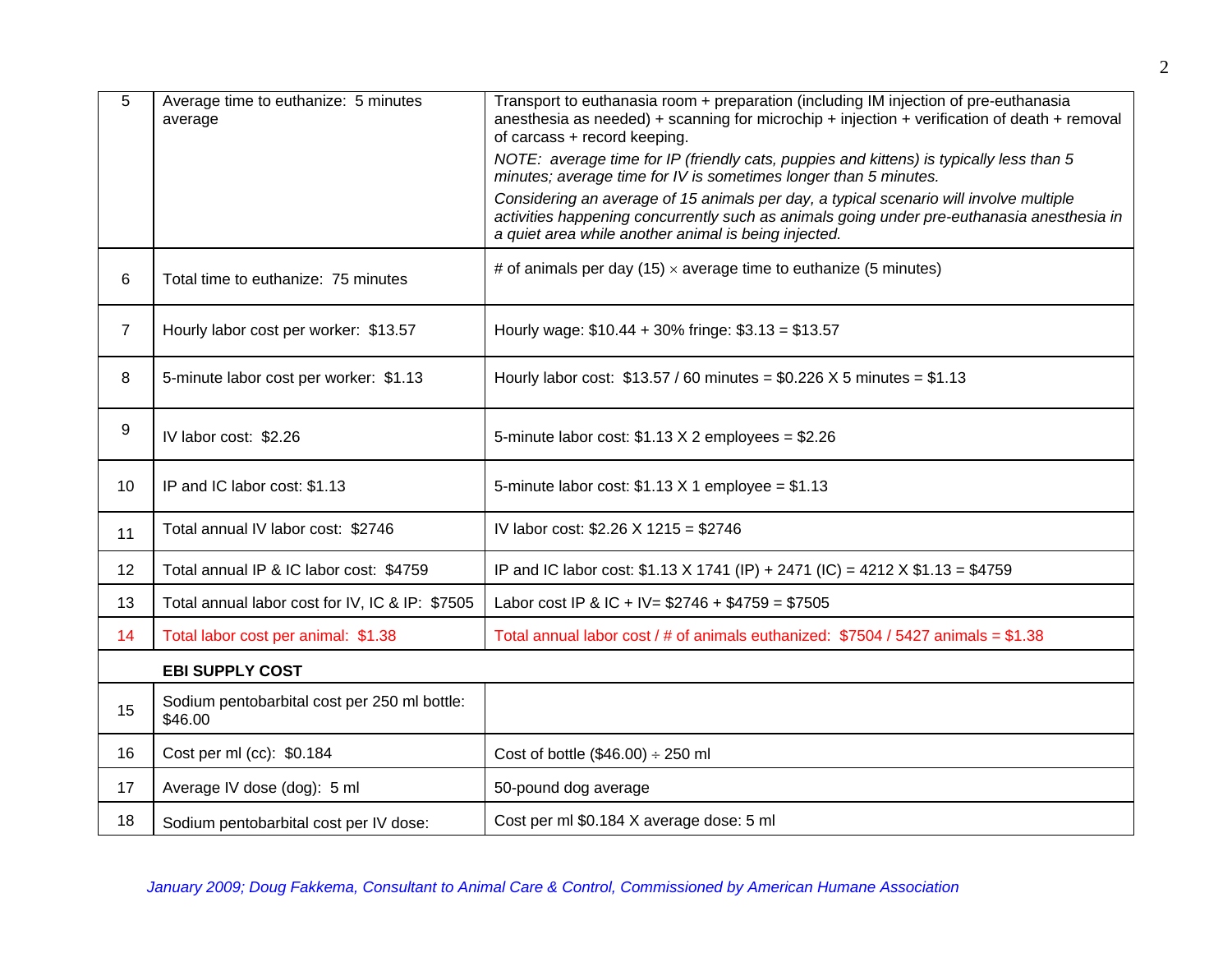|    | \$0.92                                                  |                                                                                                                                   |
|----|---------------------------------------------------------|-----------------------------------------------------------------------------------------------------------------------------------|
| 19 | Annual sodium pentobarbital IV cost: \$1,118            | Average IV dose (5 ml) cost: \$0.92 X 1215 dogs = \$1,118                                                                         |
| 20 | Average IP dose per cat + $puppy = 2$ ml                | 7 pound cat and puppy average (some cats and puppies will weigh more, kittens and<br>neonates will weigh less)                    |
| 21 | Sodium pentobarbital cost per IP dose:<br>\$0.368       | Cost per ml \$0.184 X average dose: 2 ml                                                                                          |
| 22 | Annual sodium pentobarbital IP cost: \$641              | 243 puppy IP + 1498 cat IP = 1741 $X$ \$0.368 = \$641                                                                             |
| 23 | Average IC dose $(dog) = 5$ ml                          | 50-pound dog average                                                                                                              |
| 24 | Sodium pentobarbital cost per IC dose (dog):<br>\$0.92  | Cost per ml $$0.184$ X average dose: 5 ml = $$0.92$                                                                               |
| 25 | Annual sodium pentobarbital IC (dog) cost:<br>\$894     | Average IC dose cost: \$0.92 X 972 dogs = \$894                                                                                   |
| 26 | Average IC dose $(cat) = 1 ml$                          | 7-pound cat average (some cats will weigh more, some will weigh less)                                                             |
| 27 | Sodium pentobarbital cost per IC dose (cat):<br>\$0.184 |                                                                                                                                   |
| 28 | Annual sodium pentobarbital IC (cat) cost:<br>\$276     | 1499 (feral) cat estimate $X $0.184 = $276$                                                                                       |
| 29 | Total sodium pentobarbital cost: \$2,929                | Annual IV (\$1,118) + IP (\$641) + IC cat (\$276) + IC dog (\$894) = \$2,929                                                      |
| 30 | Average sodium pentobarbital cost per<br>animal: \$0.54 | Total sodium pentobarbital cost (\$2,929) / # of animals euthanized (5427) = $$0.54$                                              |
| 31 | Syringe cost per animal: \$0.019                        | Syringe (6 ml) cost: \$19 per 100 (\$0.19 each) estimate 100 uses per syringe (reusing<br>syringes is a standard practice in EBI) |
| 32 | Total annual syringes: 79                               | Total animals: $5427$ EBI injections + 2471 (pre-euthanasia IM injections) = 7,898 injections<br>total $/ 100 = 79$ syringes      |
| 33 | Annual syringe cost: \$15.01                            | 79 syringes X \$0.19 = \$15.01                                                                                                    |
| 34 | Average syringe cost per animal: \$0.003                | $$15.01 / 5427$ (total animals euthanized) = $$0.003$                                                                             |
| 35 | Needle cost: \$0.01                                     | Needle (22 ga.) cost: \$10.00 per 100 (one use only)                                                                              |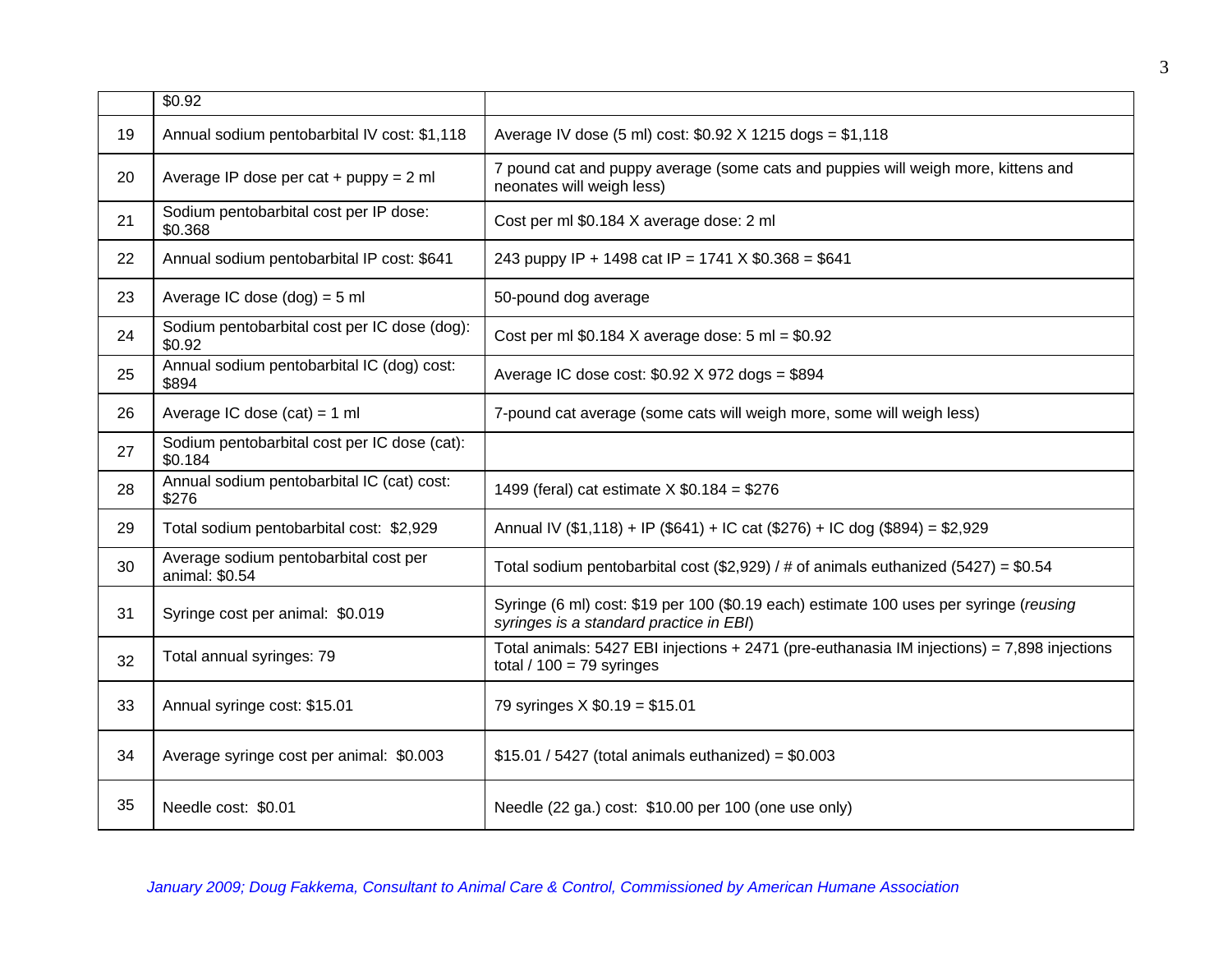| 36 | Total annual needles: 7898                                           | 1 per euthanasia: 5427 + 1 per pre-euthanasia anesthesia: 2471 = 7898                                                          |  |
|----|----------------------------------------------------------------------|--------------------------------------------------------------------------------------------------------------------------------|--|
| 37 | Annual needle cost: \$78.98                                          | $7898 \times $0.01 = $78.98$                                                                                                   |  |
| 38 | Average needle cost per animal: \$0.014                              | $$78.98 / 5427$ (total animals euthanized) = $$0.014$                                                                          |  |
| 39 | Pre-euthanasia anesthesia cost per dog:<br>\$1.00                    | 5:1 ratio ketamine/xylazine per 50 pound dog = $$0.40$ ml $\times$ 2.5 ml = $$1.00$                                            |  |
| 40 | Annual pre-euthanasia anesthesia cost for<br>dogs (fractious): \$972 | 972 fractious dogs $X $1.00$ per dog (average weight = 50 pounds, 2.5 ml $@ $0.40$ per ml)                                     |  |
| 41 | Pre-euthanasia anesthesia cost per cat: \$0.20                       | 5:1 ratio ketamine/xylazine per 10 pound cat = $$0.40$ ml $\times$ 0.5 ml = $$0.20$                                            |  |
| 42 | Annual pre-euthanasia anesthesia cost for cats<br>(feral): \$299     | 1499 feral cats X \$0.20 per cat (average weight = 10 pounds, 0.5 ml @ \$0.40 per ml)                                          |  |
| 43 | Annual total cost of pre-euthanasia<br>anesthesia: \$1271            | Annual cost dogs (\$972) + cats (\$299) = \$1271                                                                               |  |
| 44 | Average pre-euthanasia cost per animal:<br>\$0.23                    | $$1271 / 5427$ (total animals euthanized) = $$0.23$                                                                            |  |
| 45 | Total supply cost per animal: \$0.787                                | Sodium pentobarbital per animal: \$0.54 + syringe: \$0.003 + needle: \$0.014 + pre-<br>euthanasia anesthesia: $$0.23 = $0.787$ |  |
|    | <b>EBI TOTAL COST</b>                                                |                                                                                                                                |  |
| 46 | Total EBI cost per animal: \$2.29                                    | Equipment cost per animal: $$0.123 +$ labor cost per animal: $$1.38 +$ supply cost per animal:<br>$$0.787 = $2.29$             |  |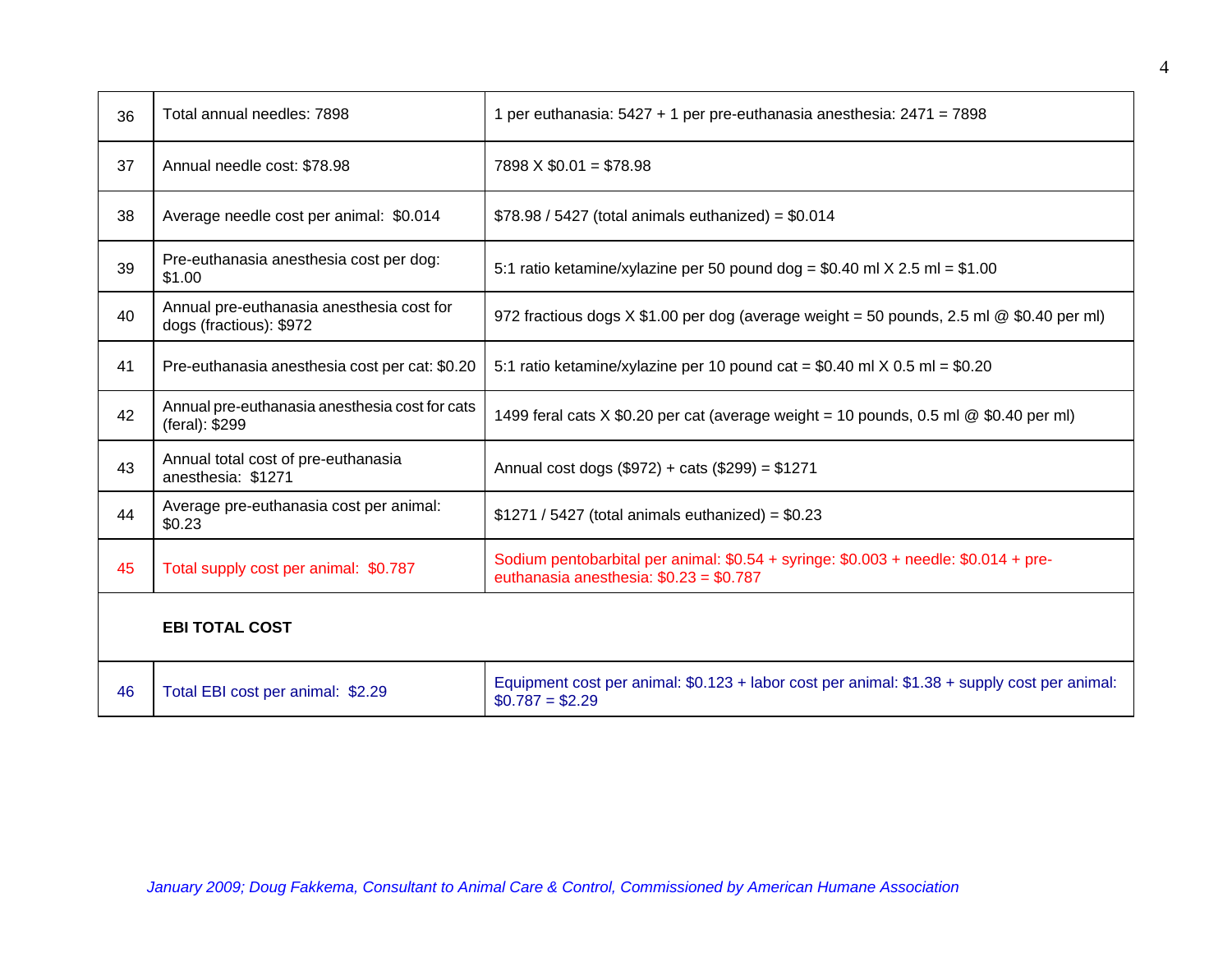## **CARBON MONOXIDE COST ANALYSIS MATRIX 2009**

This cost analysis matrix uses actual 2007 cost and animal data from a municipal animal control agency in North Carolina. Although the actual agency reported best practices use of euthanasia by injection (EBI) for animals younger than 4 months of age (25% of total animals euthanized), this cost analysis assumes 100% chamber use in order to more accurately reflect the industry as a whole and to provide a more useful cost comparison to EBI. Although frequent, 100% chamber use is NOT acceptable practice.

Industry standards demand the use of EBI for animals less than 4 months of age and for animals suffering from respiratory conditions, generally poor health or severe injury.

Industry standards recommend administering 0.5 mg / pound acepromazine maleate (tranquilizer) to adult dogs 20 minutes prior to placing them in the chamber to reduce vocalization/agitation. The dose is typically 25 mg for an average 50-pound dog.

- Total number of dogs euthanized: 2430
- Total number of cats euthanized: 2997
- Total number of dogs and cats euthanized: 5427
- Average number of dogs and cats euthanized per day: 15 (365 days)
- Number of employees (operators): 2 (alternate costs for 1 operator are included)
- For purposes of this cost analysis matrix, an average dog is 50 pounds.

| <b>CARBON MONOXIDE EQUIPMENT COST</b>         |                                                                                       |
|-----------------------------------------------|---------------------------------------------------------------------------------------|
| CO chamber: \$10,500                          | Cutting Edge Fabrication, estimated usable life: 10 years                             |
| CO sensor: \$300                              | Unknown brand, estimated usable life: 10 years                                        |
| Chamber lifetime routine maintenance: \$5,000 | Estimated cost to maintain seals, gaskets and hardware over 10 years = \$500 per year |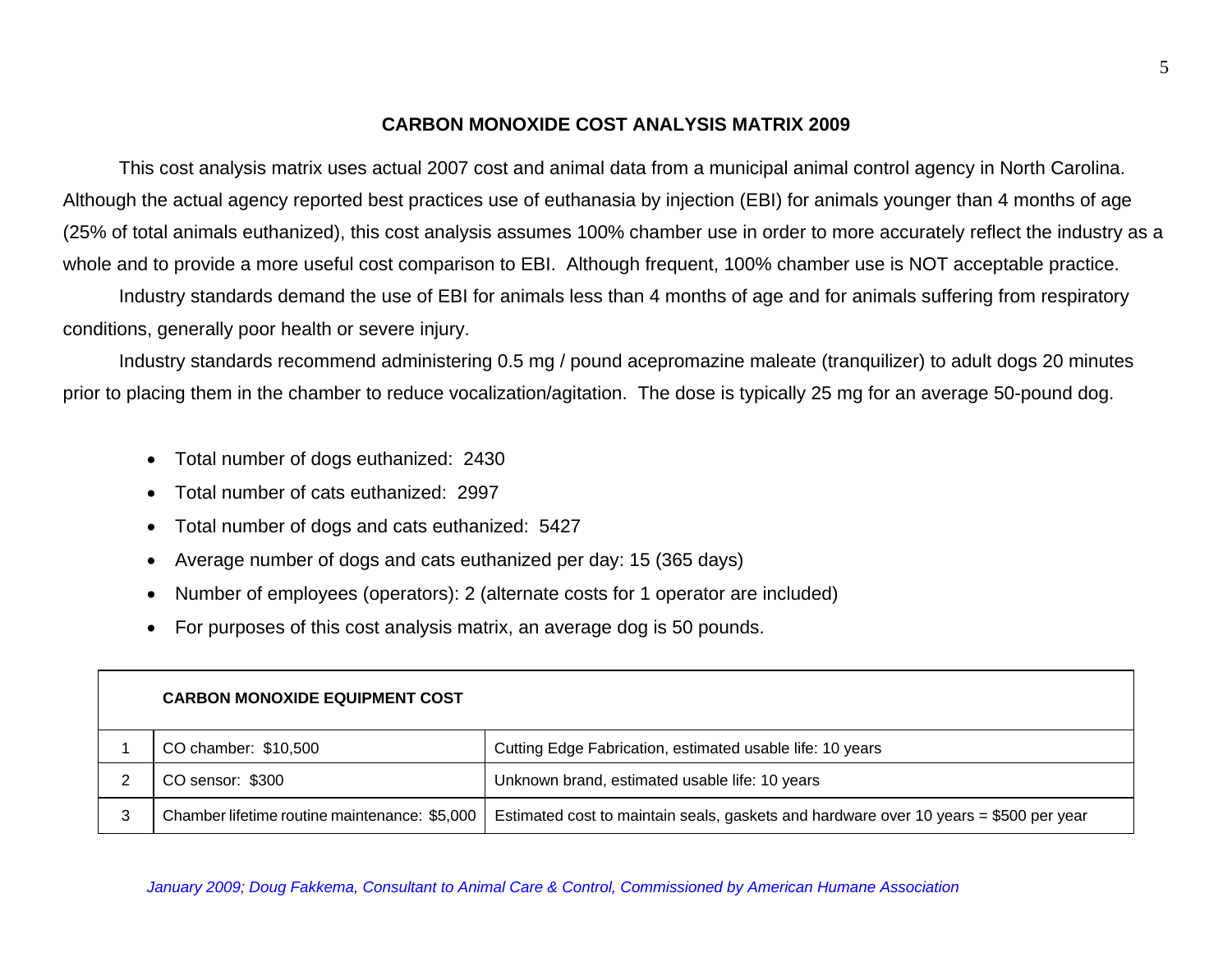| 4                    | Annual depreciation: \$1,080                         | Chamber: $$10,500 +$ sensor: $$300 = $10,800 / 10 = $1,080$                                                  |  |
|----------------------|------------------------------------------------------|--------------------------------------------------------------------------------------------------------------|--|
| 5                    | Annual depreciation + maintenance: \$1,580           | Equipment depreciation: $$1,080 +$ maintenance: $$500 = $1,580$                                              |  |
| 6                    | CO equipment cost per animal: \$0.29                 | \$1,580 (annual depreciation/maintenance) / 5427 (total animals euthanized per year) =<br>\$0.29             |  |
|                      | <b>TRANQUILIZER COST</b>                             |                                                                                                              |  |
| $\overline{7}$       | Acepromazine tranquilizer per average dog:<br>\$1.00 | Average dog: 50 pounds: 2.5 ml at \$0.40 per ml = $$1.00$                                                    |  |
| 8                    | Syringe / needle cost per dog: \$0.013               | Syringe (reused) cost: $$0.003 +$ needle cost: $$0.01 = $0.013$                                              |  |
| 9                    | Tranquilizer cost per 50 pound dog: \$1.013          | $$1.00 + $0.013 = $1.013$                                                                                    |  |
| 10                   | Number of dogs tranquilized (estimate): 1701         | 1701: number of estimated adult dogs euthanized by CO chamber (70% of total dogs)                            |  |
| 11                   | Total annual cost of tranquilizer: \$1,723.11        | 1701 dogs X cost per dog: \$1.013 = \$1,723.11                                                               |  |
| 12                   | Tranquilizer cost per animal: \$0.32                 | $$1,723.11 / 5427$ (total animals euthanized) = $$0.317$                                                     |  |
| <b>CO LABOR COST</b> |                                                      |                                                                                                              |  |
| 13                   | Number of employees to euthanize: 2                  | Note: actual municipal animal control agency uses 2 operators (employees) to euthanize by<br>carbon monoxide |  |
| 14                   | Load time: 10 minutes                                | Includes transport to chamber                                                                                |  |
| 15                   | Run time: 35 minutes                                 | Employees do paperwork and watch chamber                                                                     |  |
| 16                   | Unload time: 5 minutes                               | Remove carcasses, clean chamber for next cycle                                                               |  |
| 17                   | Total cycle time: 50 min                             | Load: $10 + run: 35 + unload: 5 = 50 minutes$                                                                |  |
| 18                   | Number of dogs or cats per cycle: 6                  | Dogs and cats are not mixed in a cycle                                                                       |  |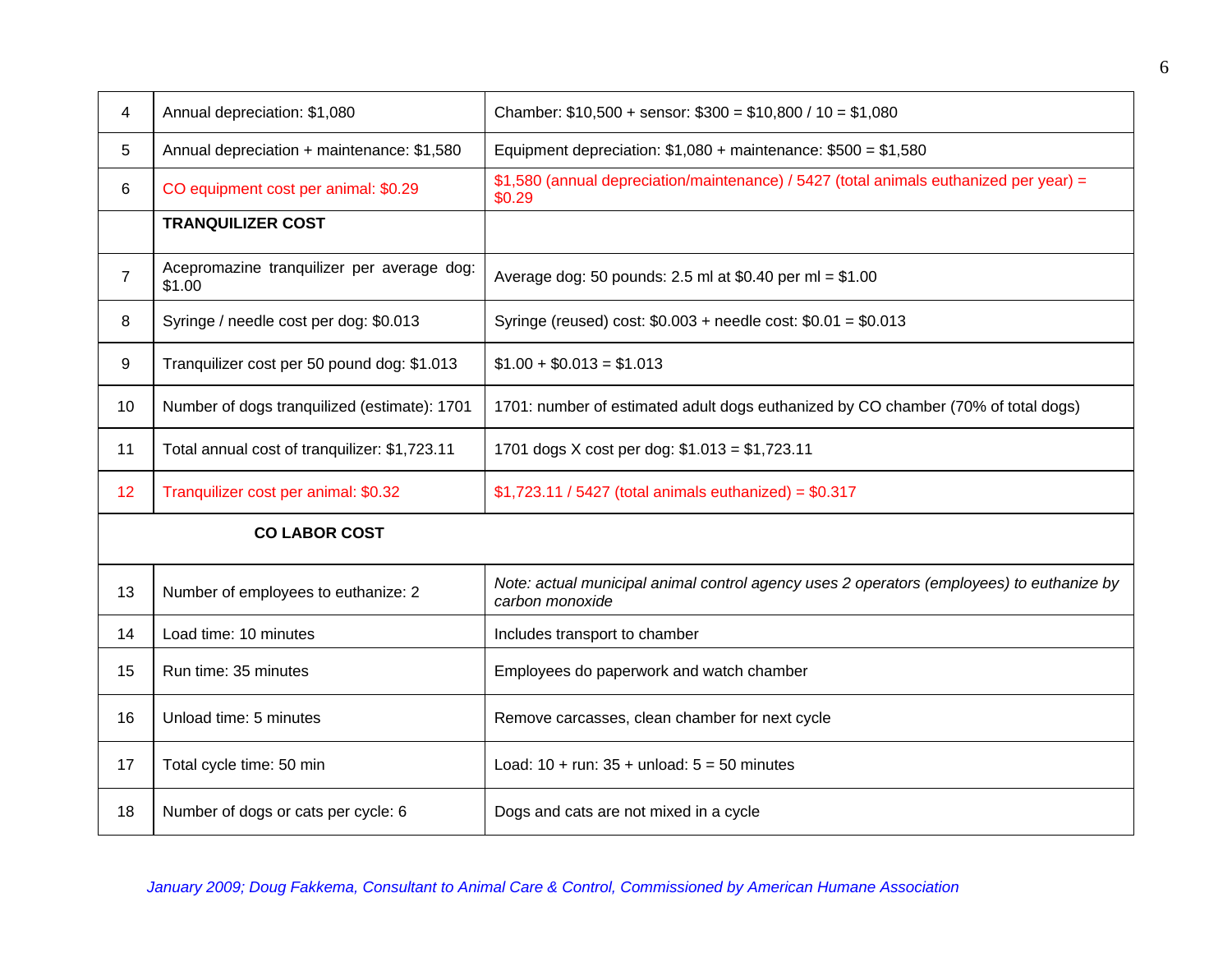| 19 | Number of cycles per day: 2.5                                             | Average number of animals euthanized per day: 15 / number of animals per cycle: $6 = 2.5$                                                                                     |
|----|---------------------------------------------------------------------------|-------------------------------------------------------------------------------------------------------------------------------------------------------------------------------|
| 20 | Total time per day: 125 minutes                                           | Load + run + unload (cycle time) = 50 minutes $X$ 2.5 cycles = 125 minutes (2.08 hours)                                                                                       |
| 21 | Labor cost per minute per person: \$0.226                                 | Hourly wage: $$10.44 + 30\%$ fringe: $$3.13 = $13.57 / 60$ minutes = \$0.226                                                                                                  |
| 22 | Total labor cost per minute (2 operators):<br>\$0.452                     | $$0.226 \times 2$ operators = \$0.452                                                                                                                                         |
| 23 | Total labor cost per cycle: \$22.60                                       | \$0.452 $\times$ 50 minutes = \$22.60                                                                                                                                         |
| 24 | Labor cost per day: \$56.25                                               | \$22.60 X 2.5 cycles = \$56.50                                                                                                                                                |
| 25 | Labor cost per animal: \$3.77                                             | $$56.50 / 15$ animals = \$3.766                                                                                                                                               |
| 26 | Alternate: labor cost per animal with 1<br>operator rather than 2: \$1.88 | \$0.226 X 50 minutes = $$11.30 \times 2.5$ cycles = $$28.25 / 15$ animals = $$1.88$ (note: will likely<br>take longer to load and unload but is not reflected in this matrix) |
|    | <b>CO SUPPLY COST</b>                                                     |                                                                                                                                                                               |
| 27 | CO gas cylinder: \$219.00                                                 | Includes cylinder rental plus gas                                                                                                                                             |
| 28 | Annual number of cylinders: 15                                            | Total number of cylinders used in 2007                                                                                                                                        |
| 29 |                                                                           |                                                                                                                                                                               |
|    | Total gas cost:                                                           | \$219 per cylinder $X$ 15 cylinders = \$3285                                                                                                                                  |
| 30 | Gas cost per day:                                                         | Annual cost / 365 days = $$9.00$                                                                                                                                              |
| 31 | Supply cost per animal: \$0.60                                            | $$9.00 / 15$ animals = \$0.60                                                                                                                                                 |